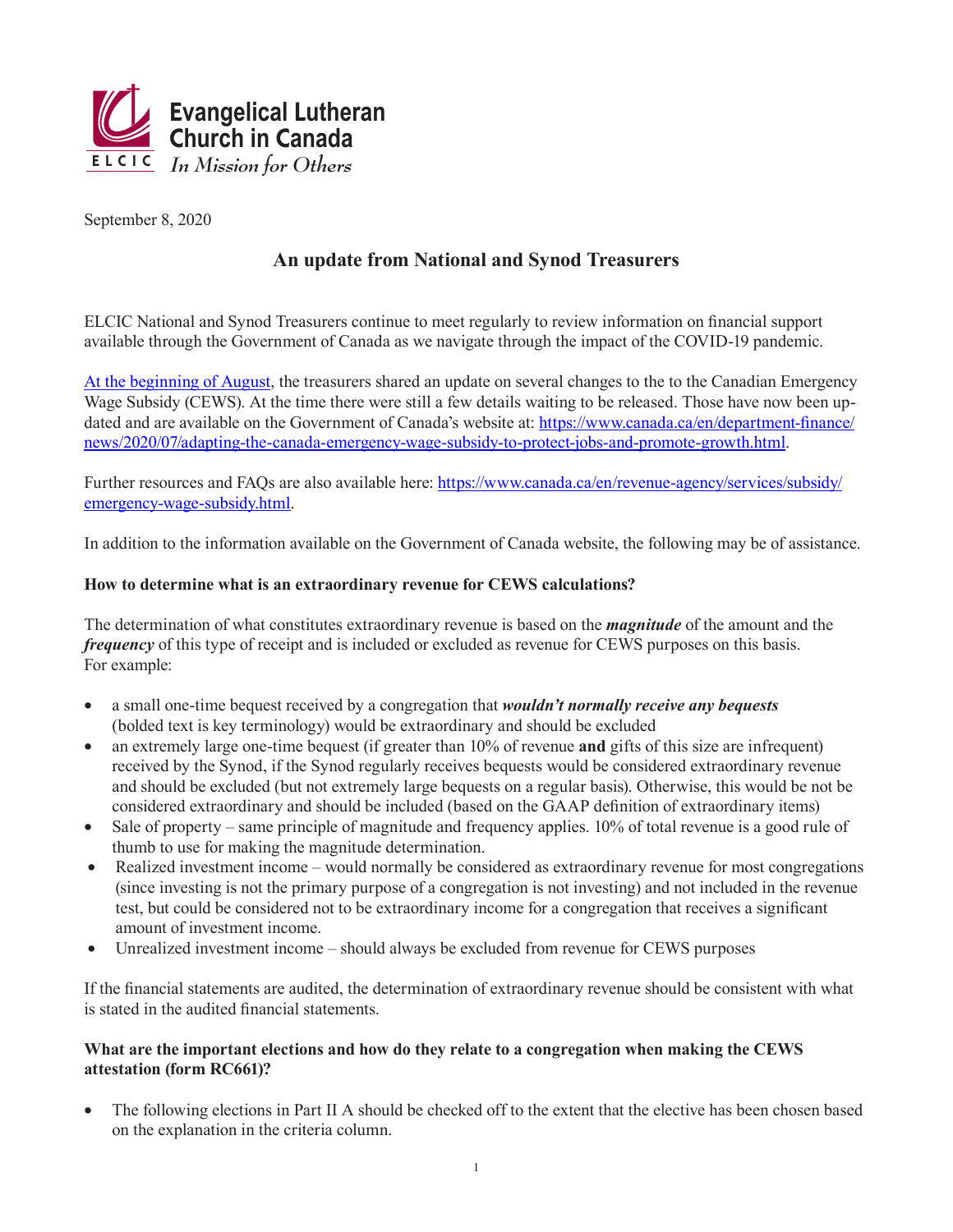| RC661 - Part II A                                                                                                                                                                                                                                                                                                                                                        |                                                                                                                                                           |
|--------------------------------------------------------------------------------------------------------------------------------------------------------------------------------------------------------------------------------------------------------------------------------------------------------------------------------------------------------------------------|-----------------------------------------------------------------------------------------------------------------------------------------------------------|
| <b>Elective</b>                                                                                                                                                                                                                                                                                                                                                          | <b>Criteria</b>                                                                                                                                           |
| a joint election, along with each other member of the<br>group of eligible employers that prepares consolidated<br>financial statements, under paragraph $125.7(4)(a)$ of the<br>Income Tax Act (revenue determined on a non-consolidated<br>basis for members of the employer's group).                                                                                 | Not applicable to congregations                                                                                                                           |
| a joint election, along with each other member of the<br>affiliated group, under paragraph 125.7(4)(b) of the<br>Income Tax Act (revenue determined on a consolidated<br>basis for the employer's group).                                                                                                                                                                | Not applicable to congregations                                                                                                                           |
| an election under paragraph $125.7(4)(c)$ of the Income<br>Tax Act (joint venture election).                                                                                                                                                                                                                                                                             | Not applicable to most<br>congregations, unless involved in<br>a joint venture (e.g. an affordable<br>housing joint venture with a<br>developer)          |
| a joint election, along with each person or partnership<br>with which the employer does not deal at arm's length and<br>from whom the employer earns all or substantially all of<br>its qualifying revenue under paragraph 125.7(4)(d) of the<br>Income Tax Act (non-arm's length revenue).                                                                              | Not applicable to congregations                                                                                                                           |
| an election under paragraph $125.7(4)(e)$ of the Income<br>Tax Act (cash method or accrual method).                                                                                                                                                                                                                                                                      | Yes, if the cash method was used<br>when calculating revenues, rather<br>than the accrual method                                                          |
| an election, or joint election with the seller where<br>applicable, under paragraph 125.7(4.1)(e) of the<br>Income Tax Act (asset sales).                                                                                                                                                                                                                                | Could be applicable in the case<br>of congregations that merged or<br>amalgamated in 2019 or 2020                                                         |
| an election under clause (b)(ii)(A) of the definition "prior<br>reference period" in subsection 125.7(1) of the Income<br>Tax Act (prior reference period for claim periods 1 to 4).                                                                                                                                                                                     | Yes, if the average of Jan/Feb was<br>used as the reference period (rather<br>than the corresponding period in<br>2019) for claim periods 1-4             |
| an election under clause $(b)(ii)(B)$ of the definition "prior<br>reference period" in subsection 125.7(1) of the Income<br>Tax Act (prior reference period for claim period 5 onward).                                                                                                                                                                                  | Yes, if the average of Jan/Feb was<br>used as the reference period (rather<br>than the corresponding period in<br>2019) for claim periods 5 and<br>onward |
| an election under subparagraph (a)(ii) or (b)(ii) of the<br>definition "qualifying revenue" in subsection 125.7(1)<br>of the Income Tax Act (election by registered charity or<br>not-for-profit (including a prescribed organization that is a<br>registered charity or a not-for-profit organization that is a<br>public institution), to exclude government funding). | Yes, if you have chosen to<br>exclude government funding from<br>revenue                                                                                  |
| an election under subparagraph (b) of the definition "<br>baseline remuneration" in subsection 125.7(1) of the<br>Income Tax Act in respect of one or more eligible<br>employees (election in respect of eligible employee's<br>baseline remuneration).                                                                                                                  | Yes if you have chosen one of the<br>optional periods other than January<br>1 to March 15 to calculate baseline<br>pay for this period.                   |